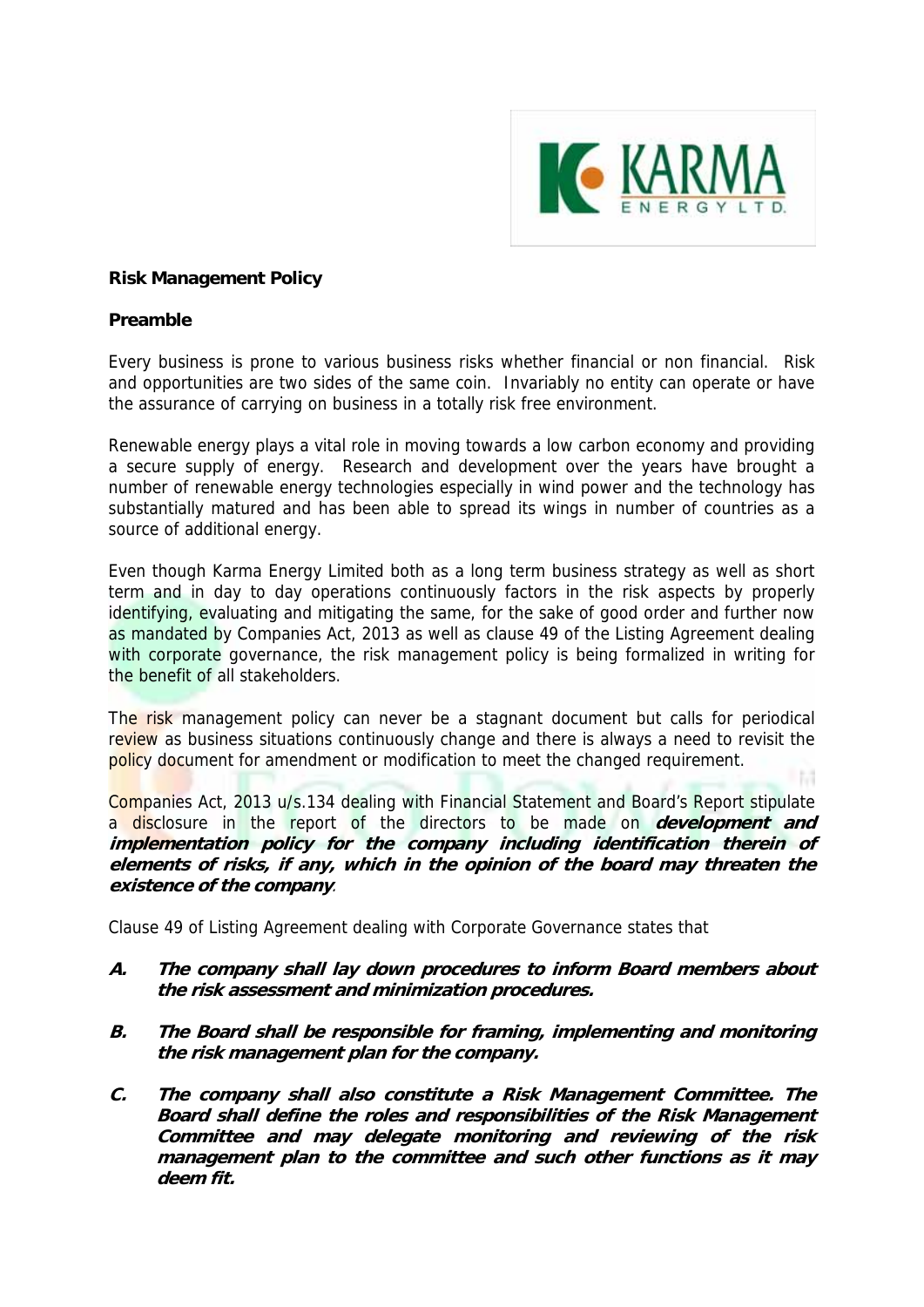

#### **Risk Management**

The term "**risk**" can be defined as a chance or probability of happening or incurrence of certain events or outcome or the non happening or non occurrence of the events or outcomes. Generally it is understood in a negative sense and hence its meaning includes hazard, possibility of bad consequences, loss, which could lead to loss or damage to the property, profit, cash flow or capital of a business and can threaten the existence of the business itself.

The objective of risk management is not to consider the ways and means as to how the risk can be avoided or eliminated but to minimize the loss or damage arising from certain unexpected or undesirable events, the happening of which was only a certain probability. In nutshell, the aim is to take risk but mitigate the loss. The aim of risk management is to protect the flow of revenue as well as assets and properties of the company against any loss or liabilities that may arise out of various risks exposures.

The risk management adoption is a positive and proactive managerial action to reduce the loss and costs and maximize the returns to the stakeholders. Any organization do not wish only to carry on business operation for maximizing profit but ensure sustainability in the profitability for steady and positive growth of the company. Hence risk management is an ongoing exercise. The absence of risk management policy can threaten the very existence of a business.

Thus risk management calls for conscious and calculated risks to be taken with complete knowledge and understanding of the pitfalls and quantum thereof and ensure optimization of the risks, profitability and growth of the company.

The process of risk management includes

- a) Planning
- b) Decision making
- c) Organizing and
- d) Control

## **Planning** involves

- a) Investigation
- b) Identification
- c) Evaluation including classification, quantification, reporting its frequency & impact

#### **Decision** making involves

- a) Loss prevention or avoidance
- b) Loss reduction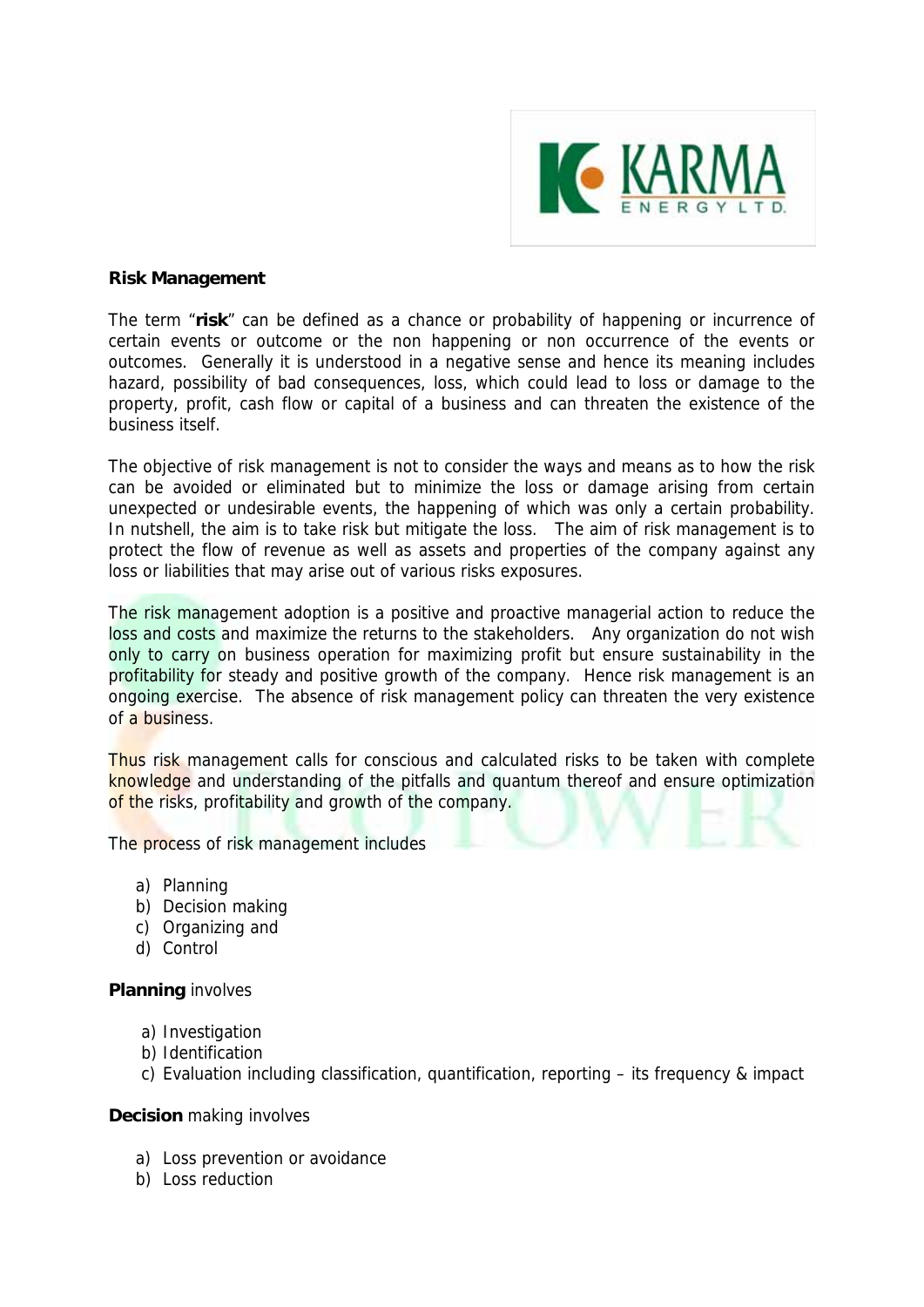

- c) Loss absorption
- d) Insurance or risk transfer

# **Organizing** involves implementation of risk management techniques

**Control** encompasses evaluation of result of application and documentation

# **Risk Categories**

The risks can be categorized as Business Risk and Non Business Risk. Business Risks are those which any business entity willingly assumes to create a competitive advantage for itself and add value to the stakeholders. The same could be its product market, technology, the produce design, credit risk, operational risk, macroeconomic risk resulting from economic cycles, monetary policies, etc. Business risks would also include financial risks to certain extent like interest rate movement or meeting the financial obligations

The Non Business Risks are many a time beyond the control of the business entity and this would include fundamental shifts in the economy, political environment

## **Specific Risks in RE Power and Measures for Mitigation**

In recent years there has been exponential increase in use of renewable technologies to generate power. India as well as many developed and developing countries world over are focusing on new sources of energy and this has increased the investment in renewable technologies.

In India, amongst all the renewable sources of energy, wind power leads the pack with about 55% of renewable power being from wind.

The company which is predominantly in the wind power sector, it has to encounter numerous risks factors from the conception to the commissioning stage. Each project installation offers different risk challenges and this includes the general environment, the natural calamities, planning, availability of equipment including material handling equipment in a timely manner and last but not the least the loss of profits which an entity has to encounter on account of equipment breakdown.

Though the company has been factoring in the variety of risks which are generally encountered in its business, as a policy document on risk management special emphasis is required to be given on the following :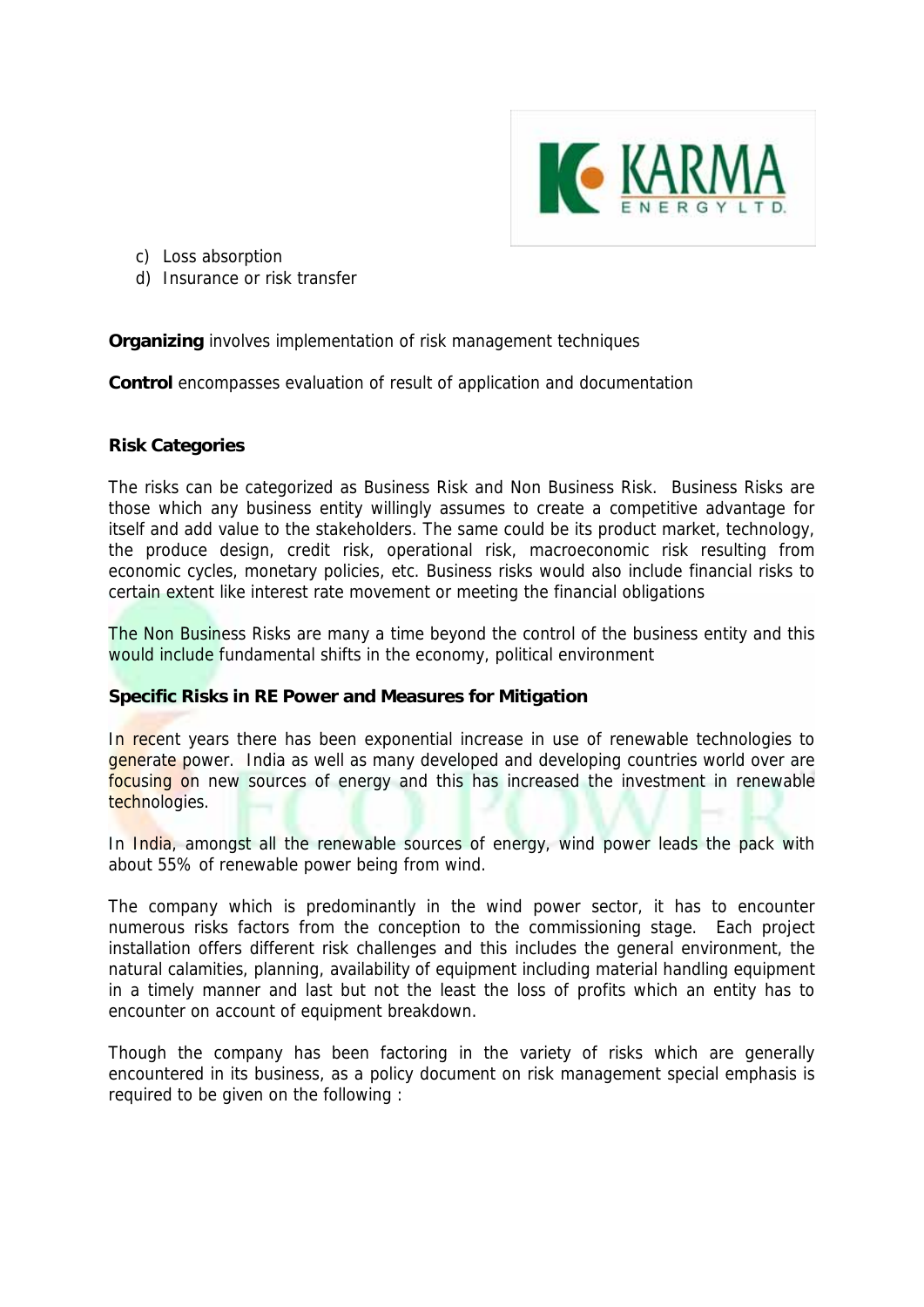

## **Selection of site**

The edifice of success of the wind power project is the right selection of the site. It is mandatory that detailed wind study is carried out by installation of wind mast at different locations and at different heights to capture the wind data for further detailed analysis of the wind direction, wind frequency, wind density, etc. It is always advisable to carry out study over minimum two wind seasons to understand the variability in the wind pattern over a period.

Since essentially the wind turbines when installed is required to be connected to the grid of the State Utility, the availability of proper and adequate capacity substations for power evacuation need to be evaluated. Many a times the responsibility of constructing a substation or laying overhead lines from the wind farm site to the substation is passed on to the developer and this would entail substantial additional costs which also need to be factored in while selecting the appropriate site itself.

# **Site Specific Turbines**

There a number of manufacturers of wind turbines and in the past few years the market is for high capacity wind turbines to be installed at a greater height of 80 meters plus. Consequently the cost of equipment and installation is also relatively much higher than the cost prevalent about 5 to 6 years back. Since wind power project is capital intensive, it is essential that right type of turbine suitable to the site vis-à-vis cost of the equipment is evaluated thoroughly. Based on wind study, turbines with specific cut in and cut out speed could be procured so that generation is optimized.

It is also essential to evaluate the operational experience of the turbines in different terrain as the turbines may fetch good output but would also be prone to frequent breakdowns necessitating incurring of high cost on material handing equipment, storage of high cost inventory, mobilization of technical experts, etc. to ensure least down time. Hence selection of turbines which is site specific must also factor in the long term trouble free operation of the said turbines.

# **Micrositing and Design of Foundation**

The success of wind power generation considerably depends on the location where wind turbine is installed. Even slightest uneven elevation on the ground or shadow effect of other turbines or any structures including trees of greater height can adversely impact the performance of the turbines and generation.

Considering the size and weight of modern wind turbines it has become vital that geo technical conditions are correctly evaluated and design of the foundation is sound and reliable. Lack of proper foundations can lead to collapse of the turbines. Therefore a complete assessment of geo technical conditions and foundation design is an important input for functioning of the turbines.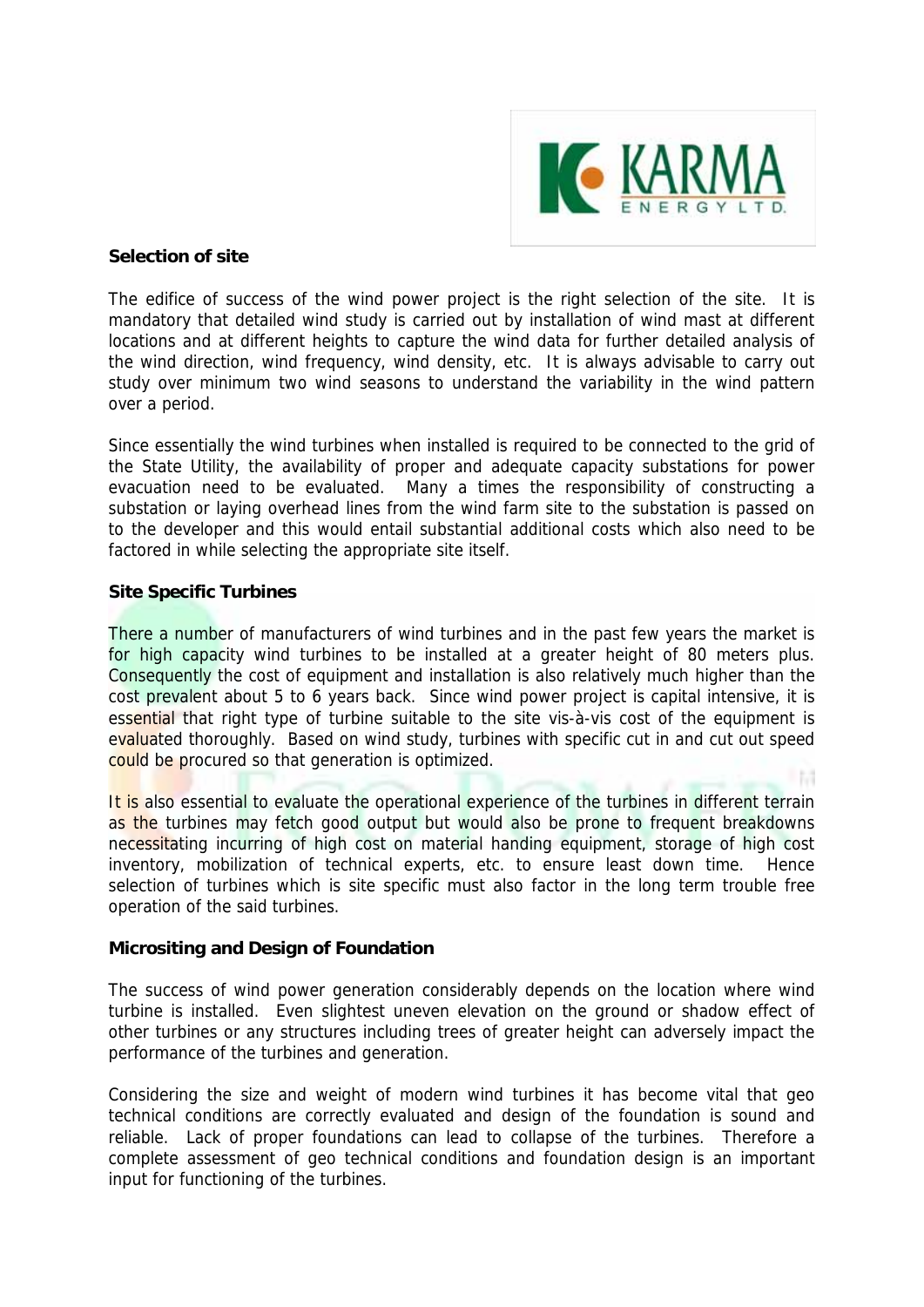

l bi

#### **Climatic Conditions and Natural Disasters**

Generally renewable energy projects especially onshore wind power is in remote places, hilly areas, and is susceptible to local weather conditions and natural environments. The technology of the turbine selected and design of the foundation to be suitable to withstand the prevalent natural adverse conditions at the site.

The site conditions may include wind with high velocity or harsh winter conditions which can impair installation of the turbines and at times the Engineers may have to stay put at site for many days expecting suitable site condition before installation could be commenced and completed.

#### **Access to site**

Since wind power projects are generally in remote areas, the access to site is an essential factor which has to be evaluated at the planning stage itself. Lack of proper approach roads can adversely impair movement of material handling equipment. The need to lay or relay the roads and making power evacuation arrangement over long distances can be a costly affair and at times an essential cost to be incurred if the selected site is so good that the returns from generation can offset such additional cost. However it is essential that the aspect of access to site is properly evaluated so that the cost thereof is also factored in for computing the expected return from the project. Many a times the exorbitant costs to be incurred on accessibility to the site can even lead a decision to abandon the site.

#### **Erection and Commissioning**

The cost control in installation of wind power projects is highly influenced by timely availability of suitable material handing equipments like cranes. Since in the present days turbines are heavy and are of higher capacity and perched on a greater height of 80 meters plus there is a mandatory need for high capacity cranes for lifting and reaching out to such greater heights. Ensuring availability of the required capacity cranes, its mobilization, demobilization and ensuring that the equipment is optimally utilized with much lesser idle time can save considerable cost in the erection of the turbines.

The testing of the equipment both at the time of manufacture as well as before erection can considerably mitigate the risks and exposures that arise if proper testing of the equipment is not carried out. Such testing are not only to be carried out but also carried out with calibrated tools and laid down proper methods to ensure the quality standards are complied with.

#### **Security**

As the wind farms sites are in remote places and nowadays many wind farms are connected to centralized monitoring systems, there are every possibility of lesser manpower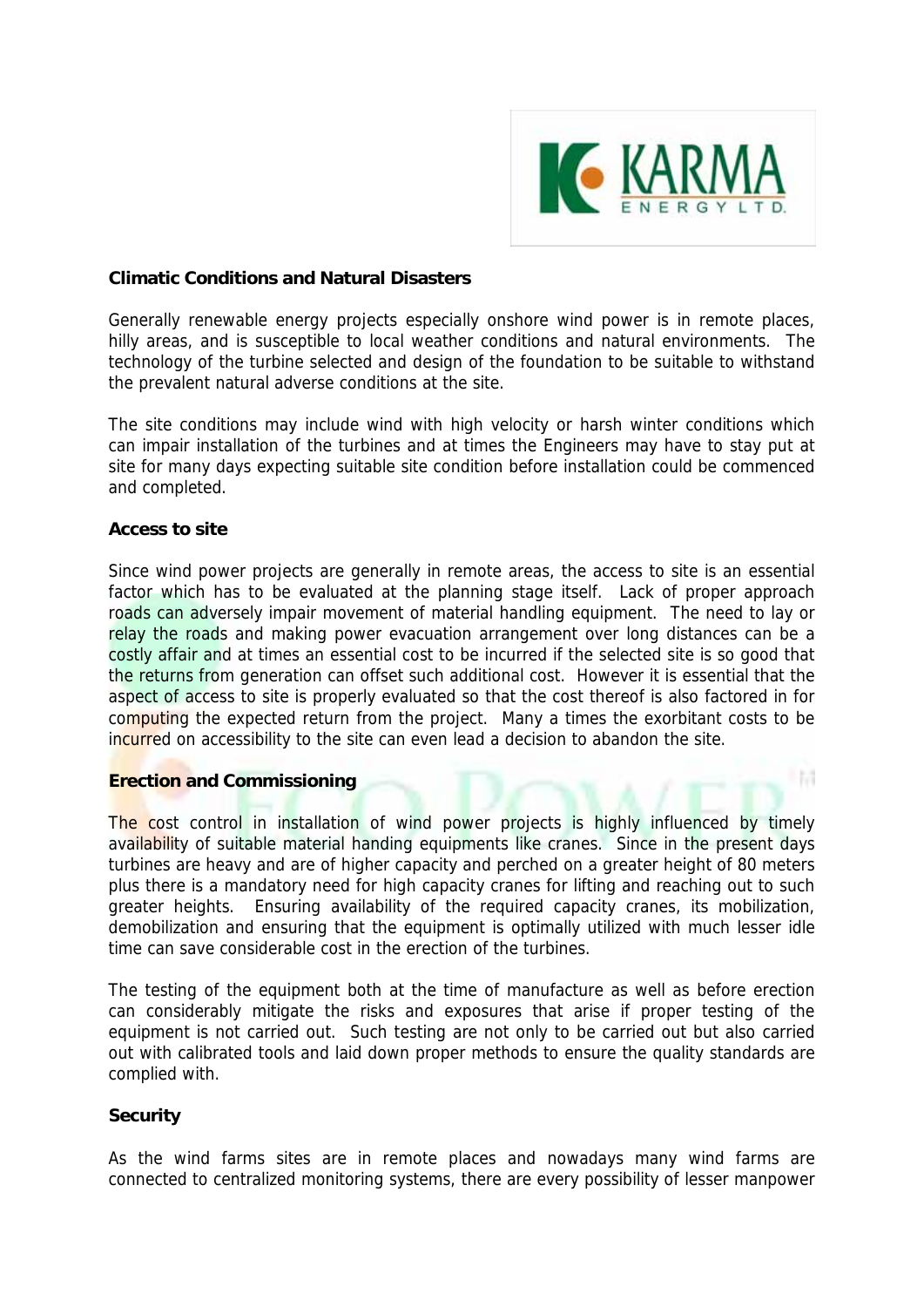

engaged especially in the operation and maintenance phase. Also with modern tools and equipment even in installation phase many a times lesser manpower need to be employed. The negative aspect of the same is invariably the equipment remains unattended and are prone to theft and damage by unscrupulous elements. The modern equipment comprise of lot of electronic components, copper cables, metal components which are all of costly nature and theft of the same can fetch good money to the culprit.

Also local political environment can also play an adverse impact in the form of vandalism and arson. There are areas which are infected by the naxalite movement too. Though such elements may not have any enmity with the wind power project or their personnel, the project and the personnel of the company can be misused by these anti social elements for their bargaining strength against the authorities.

In view of the above, evaluation of the local environment, proper and reliable security measures is essential from the planning stage itself and extend even during operation and maintenance. Good and reliable security, efficient monitoring systems can reduce such security exposures.

# **Operation and Maintenance of the Equipment**

The operating losses in wind power is on account of grid failure, lack of availability of wind, machinery breakdown, force majeure causes, interference by the local people, etc

Grid failure is invariably beyond the control of the company.

Lack of availability of wind yet again an element not in the control of the company but the company ought to have factored in the wind variability from season to season at the planning stage itself.

Force majeure causes is again not a manmade element and requires proper risk coverage through insurance policies.

Interference by local is again beyond the control of the developer and at best the company can ensure cordial relationship with the local society. However the company must obtain insurance cover for mitigating risks like malicious damage, theft, etc. that could be caused

Machinery breakdown is materially within the control of the developer. The least the machinery down time, the better for the company to harness the wind power. The company must ensure availability of spares and components, tools and equipments, material handling equipment, technical expertise to attend to troubleshooting and replacement of parts and components where called for. Sourcing of correct parts or critical components for which delivery time is long can adversely affect the generation potential of the turbine for the specific period. The company has to properly evaluate and trade off the carrying cost of inventory including insurance premium thereof vis-à-vis loss of value of generation on account of lack of availability of required parts and components. The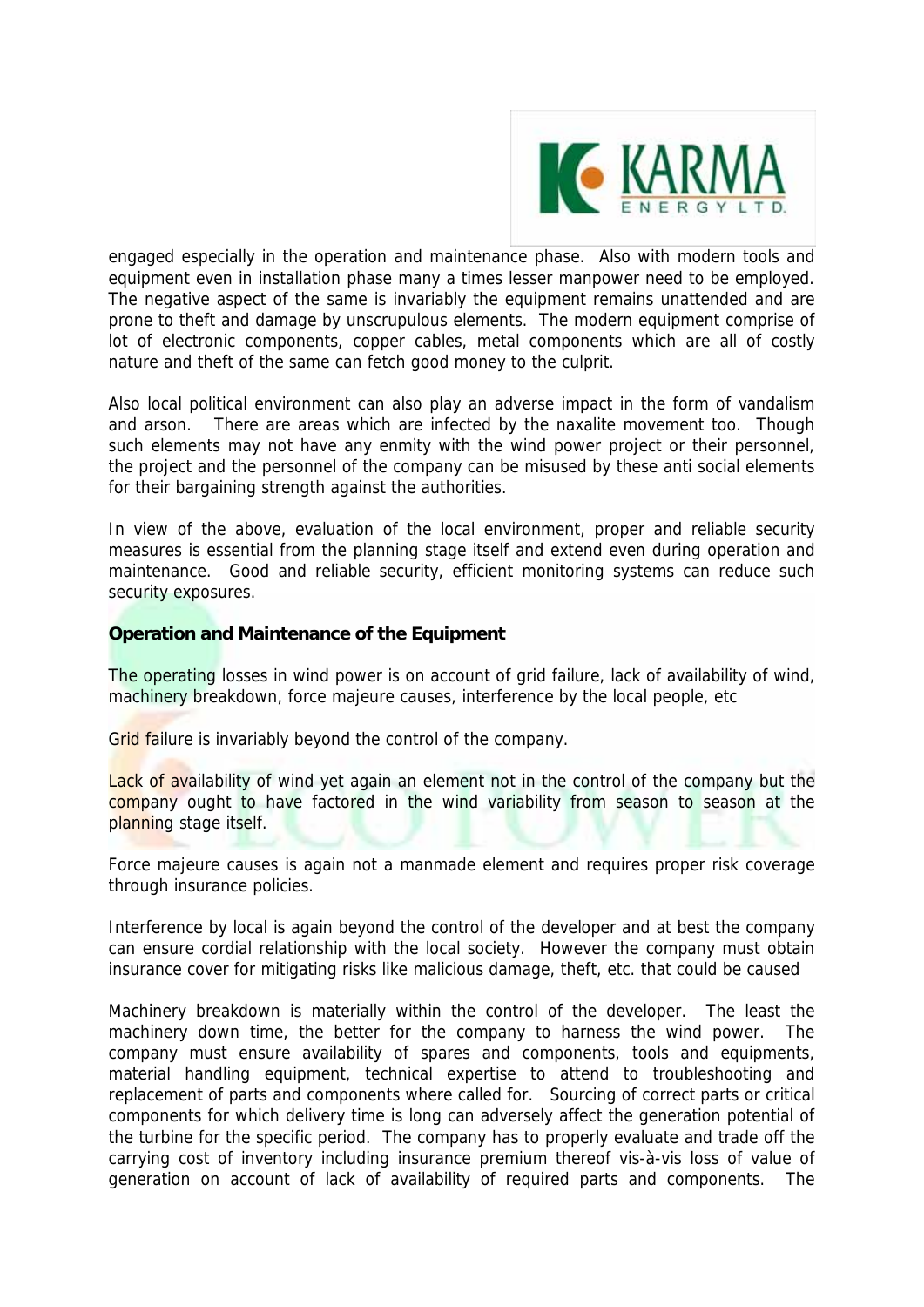

availability of critical components in right quality and quantity is a must especially considering the fact the wind farm projects are in remote places and it takes time for sourcing and receiving delivery of such critical parts and components.

The essential equipment in wind turbines like gear box, blades, need extra care as these are not only costly but maintaining spares could be a more costly affair.

Negotiating a good warranty at the time of purchase of turbines and later procurement of critical parts and components plays a vital role of providing protection against material cost of the equipment failure albeit it would not insure against loss from business interruption.

It is not only ensuring availability of proper parts, components and tools but it is more important that these items are properly and securely stored, precautions on maintenance like oiling, greasing, calibrating are periodically carried out so that when needed these items can be used without further work on the same.

Continuous monitoring of the wind turbines both physically as well as through control systems is a must for early detection of any defect developing so that potential problems are detected, attended to and eliminated to minimize or even eradicate the potential damages both to the equipment as well as in the form of loss of value of generation.

The overall operation and maintenance costs and whether to carry out the operation maintenance in-house or engage contractors on comprehensive or non comprehensive basis is also an essential element influencing the cost of operation of the wind turbine.

Since generally wind pattern follows a system of high wind and low wind seasons in India, it is imperative that during low wind season proper and systematic preventive maintenance of the turbines are carried out so that the turbines are ready for the next wind season to harness optimum wind power.

## **Fire Protection**

It is seen that fire even though not a frequent calamity, when occurs causes extensive damage not only to the installation but also to the company personnel working around. The fire can emanate from hydraulics, gear boxes, fuel sources, etc. Hence it is essential that the turbine installation is well equipped with fire detection and fire control and extinguishing of fire systems are available at site. Such systems and equipments are also required to be periodically maintained so that when needed they are in working condition and is of utility value for which it is meant for.

## **Financing of the Project**

Financial risks are non technical risks involved in a wind power project. They could be in the form of exchange rate risk if financing is from foreign currency loans and interest rate risk irrespective whether borrowing is in India or overseas.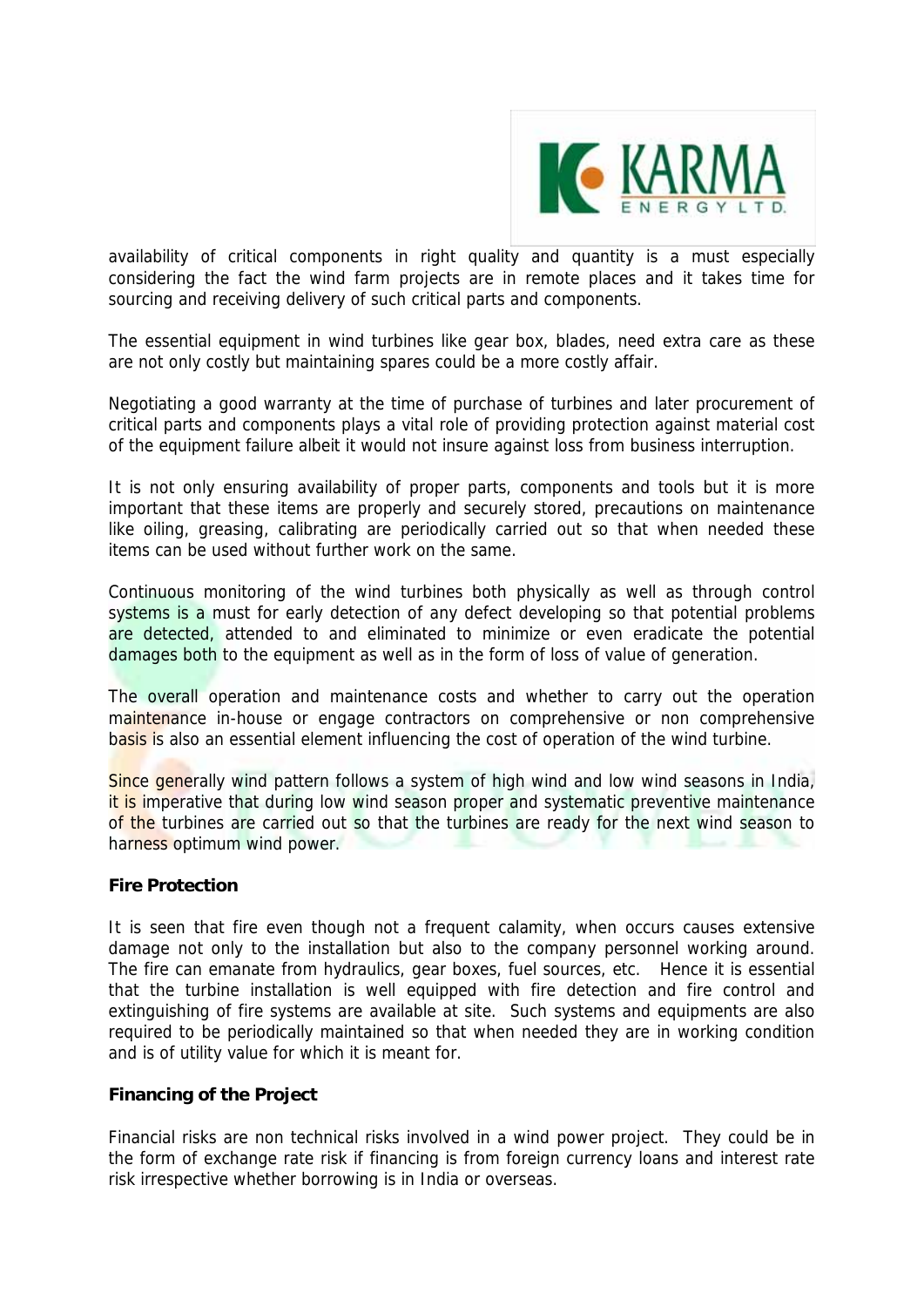

l M

In the event of financing of the project under Foreign Currency Loans it is essential that the company evaluates the exchange rate risk over long period of repayment of the loan and opts for optimum mix of forward contract to mitigate the exchange rate risk in a volatile market. Leaving the risk un-hedged could prove to be a disaster if there exist a sudden and volatile adverse exchange rate movement.

Apart from exchange risks, interest rate risk is also a costly risk. Currently many a financial institutions extend floating rate risk which though may prove to be beneficial in the initial stages of the project can prove dear in the runaway hike in the interest rate which is directly linked to macroeconomic situations.

Liquidity risk is yet another important aspect of the project. With uncertainties in policy related matters, of both Government and Regulatory authorities, invariable misinterpretation of the provisions of law and regulations by the state utilities is a great concern when certain approvals for say third party sale or execution of PPA is delayed inordinately beyond one's comprehension can lead to lack of realization of generation dues. The financial situation of many state utilities in the country being precarious there has been default in payment of generation dues by many such utilities. Even though these risks are invariably beyond the control of the company, the adverse effect is lack of liquidity leading to payment default to the lending institutions which in turns suffers from Non Performing Assets and financing of wind power projects considered a high risk preposition and even credit rating of the company getting a beating.

## **Other Risks**

Risks in the form of availability of quality technical personnel, compliance with legal provisions applicable to operation of the wind turbine, in wind power industry is of lesser magnitude but not to be ignored. The number of people required for operating and maintaining wind turbines is relatively less as compared to other industries and currently market do produce technically sound personnel. The legal compliances involved in wind turbine industry are generally the normal applications of labour and economic laws and is a regular matter.

#### **New Risks**

The company has adopted different strategies in different states where its wind farms are operating. In some states, the sale of power is to the state utilities wherein there are lesser issues. However the tariff applicable on the post initial validity of Power Purchase Agreement has proved to be a critical one. But unfortunately the said risks has been beyond control since proper alternative is also not available.

In certain states the company has opted for open access wherein too frequent hiccups is arising by constant change in the settled procedures by state utility and at times the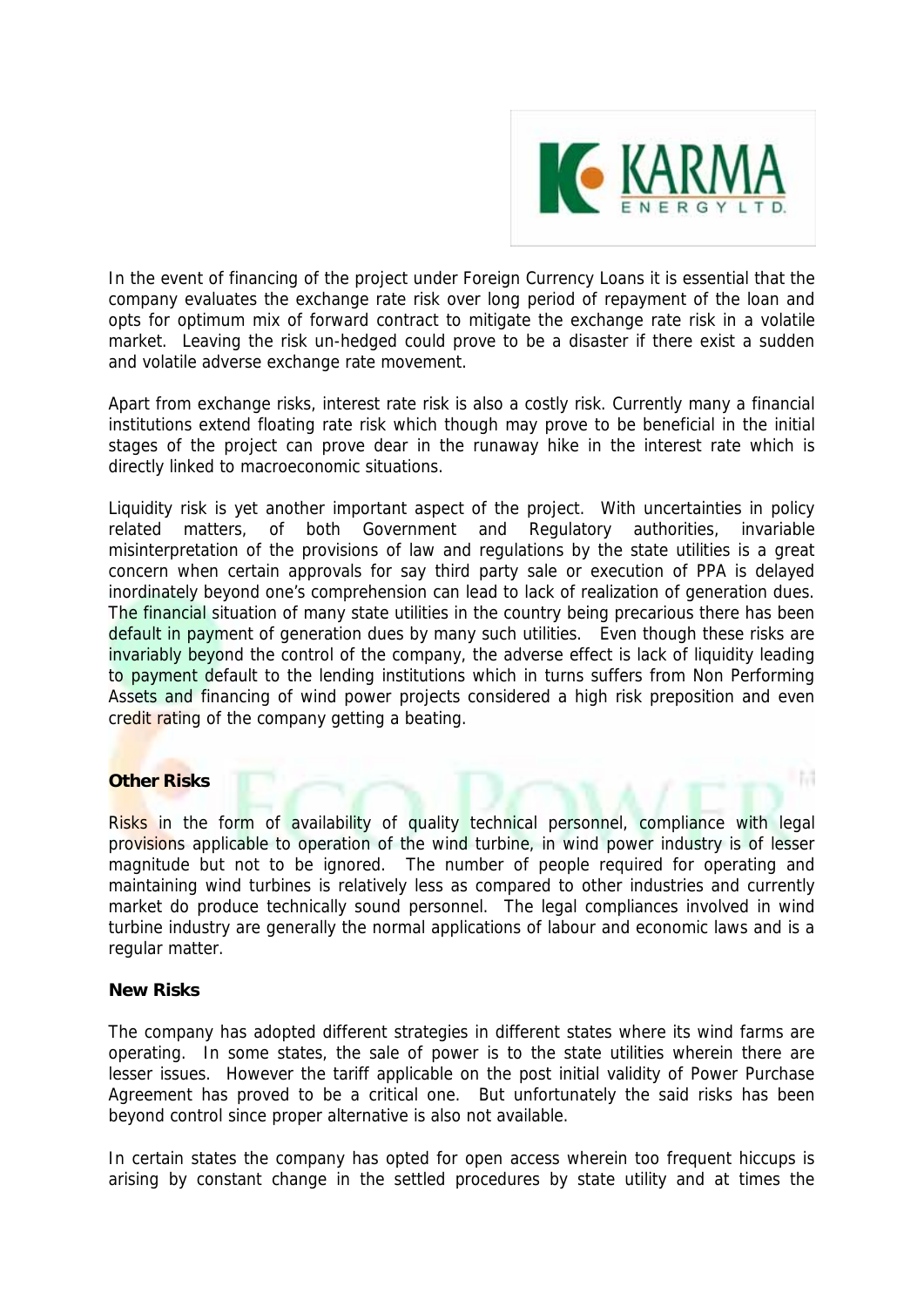

regulatory authorities in the larger interest of the financial position of the state utilities which has been precarious for quite long accepting the suggestions of such state utilities at the cost of smooth and economic operation of the existing wind farms.

Though wind power is a miniscule contributor to the total energy handled by the grid in the state as well as nationally, unfortunately the regulatory authorities have not been differentiating the non conventional energy vis-à-vis conventional energy and introducing concepts like scheduling of wind power which is next to impossible on account of its infirm nature, attempting to adopt competitive bidding, etc. which are new risks round the corner, the mitigations of which could be at high cost and high uncertainty.

# **Risk Control and Follow Up**

After the identification of the risks and evaluation, the next step to be on the risk control and follow up mechanism. The risks involved in a typical setting up of a wind farm and operation and maintenance thereof detailed above need a proper corporate control procedure which calls for allocation of responsibility for action at every stage of the project.

The strategy should detail the risk management plan involving defining the objectives, ensuring resources, fixing timelines, accountability and reporting indicators and frequency.

At the end of the given project, the project risk plan is required to be compared against the actual project journey and achievement thereof. The report could address issues like

**Political risks** which are often characterized by discreet event where developer hardly has any control. This could encompass the stability of the central and state government for stable policies affecting renewable energy, energy and climate policy changes, fiscal benefits like accelerated depreciation, generation based incentive, concessional excise, customs and VAT, Government investing in infrastructure, the clarity and speed with which the policy and operating issues are dealt with by Electricity Regulatory Commissions, Appellate Authorities and Courts.

**Economic risks** which could be managed through insurance, negotiating guarantees, opting for derivatives in financing and risk transfer process. This also include interest rate risk, credit risk, currency risk where imports and finance arrangements involve foreign currency, insurance premium, feed in tariff determined by the Regulatory authorities, land lease and labour related issues.

**Social risks** addressing safety, social and environmental impact like adverse effect on flora, fauna and climatic changes – there have been issues in the past when the projects have been blamed for death of migratory birds or having adverse effect in the rainfall. The expert committees however have negated such adverse impact.

**Technical risks** managed through guarantees, warranties, insurance, etc